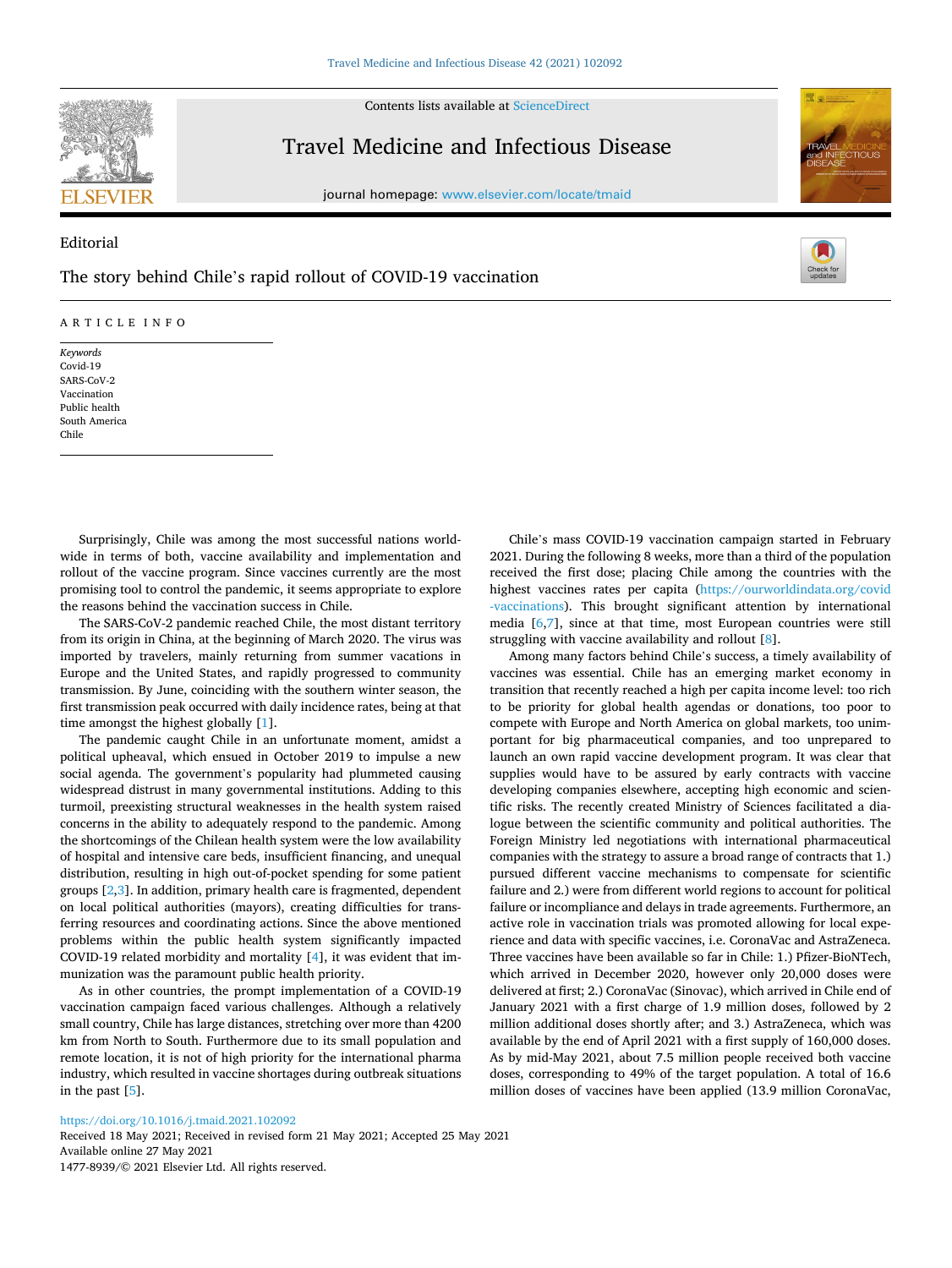<span id="page-1-0"></span>2.6 million Pfizer-BioNTech, and 90.000 AstraZeneca). Thus it was clearly the availability of CoronaVac that made Chile's early and massive rollout of vaccinations possible. Chile maintains strong trade relationships with China and did not discard Chinese vaccines for political reasons. Due to the experience of having tested CoronaVac in Chile, there was enough confidence regarding safety and access to preliminary efficacy data. Even in the absence of approvals from the US Food and Drug Administration and the European Medicines Agency, Chile's licensing agency decided to approve CoronaVac for emergency use. Possibly, even the disregard of Chinese vaccines in North America and Europe, favored the massive and early availability of this product in Chile.

Vaccination programs in Chile have a long history, marked by successes, such as the early eradication of smallpox in 1950 and poliomyelitis in 1975. Currently, several vaccines of the national immunization program are mandatory, and the Ministry of Health (MOH) must ensure universal free access to safe and effective vaccinations for the entire population. During the past decade, the MOH has invested in new vaccines and, after the H1N1 pandemic, strengthened the network of cold chambers distributed throughout the territory and implemented a national vaccination registry [9]. While most vaccines are administered on a scheduled basis, the anti-influenza campaign is carried out annually; approximately 7 million doses are applied every autumn, through the primary health care network. This network, which was enlarged to a total of 1800 vaccination points during the COVID-19 campaign, was paramount for the effective rollout across Chile's vast territory.

How successful the massive and early rollout of COVID-19 vaccines for population health really was, remains to be evaluated. The success depends on the effectiveness of CoronaVac in preventing morbidity, mortality, and transmission. Observational data from Chile look promising and are submitted to publication on this regard [10]. Furthermore, it remains to be seen, how younger generations accept vaccination, once they are made available to all age groups. As in most other democratic countries, COVID-19 vaccination is voluntary in Chile. However, in comparison to other Western high-income economies, Chile is still in transition from a more collectivistic culture to a society in which liberal individualism prevails. Intergenerational family ties could be a strong motivator for younger people to accept COVID-19 vaccines with the purpose to protect their parents and grand-parents. In addition, Chileans are accustomed to situations of emergency and their impacts on personal life, resulting from the above mentioned political conflicts and regularly occurring natural disasters such as earthquakes and tsunamis. This cultural aspect, together with the Latin American attitude of flexibility and capacity to improvise, might have contributed to the relatively low level of public and media criticism regarding COVID-19 vaccination in comparison with other Western countries. We therefore predict that Chile's vaccination program will continue to reach relatively large parts of the population. To maintain the rollout intensity seems crucial, since the numbers of infections and hospitalizations are still high, requiring strong non-pharmaceutical interventions. The reason for the current epidemic activity are uncertain, but to our opinion the most probable reasons are that cases have concentrated among unvaccinated or partially immunized groups and because high number of fully immunized people are needed to reach early herd immunity effects, especially in populations living under socio-economically precarious situations as those found in many South American countries.

In conclusion, we believe that a variety of factors including political and economic decisions, public health infrastructure, and socio-cultural aspects are necessary to understand the success (and limitations) of the COVID-19 vaccination campaign in Chile. Certainly some of those could be of help for other emerging market countries, maybe also for industrialized regions, facing the ongoing and future challenges of the SARS-CoV-2 pandemic.

#### **Funding**

This research was supported by the Agencia Nacional de Investigación y Desarrollo (ANID) Millennium Science Initiative Program MICROB-R [NCN17\_081] to RA; and Advanced Center for Chronic Diseases (ACCDiS) ANID FONDAP [15130011] to RA.

#### **CRediT authorship contribution statement**

**X. Aguilera:** Conceptualization, Formal analysis, Validation, Writing - original draft, Writing - review & editing. **A.P. Mundt:** Formal analysis, Validation, Writing - original draft, Writing - review & editing. **R. Araos:**  Formal analysis, Validation, Writing - original draft, Writing - review & editing. **T. Weitzel:** Conceptualization, Formal analysis, Validation, Writing - original draft, Writing - review & editing.

#### **Declaration of competing interest**

XA is member of the COVID-19 Advisor Board to the Chile Ministry of Health (ad-honorem). RA is advisor to the Chile Ministry of Health. TW is member of the Chile Ministry of Health's Working Group for the COVID-19 Clinical Practice Guidelines (ad-honorem). APM and TW receive funding from the Agencia Nacional de Investigación y Desarrollo (ANID), government of Chile: FONIS SA19I0152 and FONDEDYT Regular No 1190613 to APM, and FONDEDYT Regular No 1170810 to TW.

#### **Acknowledgements**

We thank Thomas Hanscheid and Martin Grobusch for their valuable input and critical review of the manuscript, and Isabel Varas for editorial assistance.

#### **References**

- [1] [Tariq A, Undurraga EA, Laborde CC, Vogt-Geisse K, Luo R, Rothenberg R,](http://refhub.elsevier.com/S1477-8939(21)00133-2/sref1)  [Chowell G. Transmission dynamics and control of COVID-19 in Chile, March-](http://refhub.elsevier.com/S1477-8939(21)00133-2/sref1)[October, 2020. PLoS Neglected Trop Dis 2021 Jan 22;15\(1\):e0009070](http://refhub.elsevier.com/S1477-8939(21)00133-2/sref1).
- [2] [Castillo-Laborde C, Aguilera-Sanhueza X, Hirmas-Adauy M, et al. Health insurance](http://refhub.elsevier.com/S1477-8939(21)00133-2/sref2)  [scheme performance and effects on health and health inequalities in Chile. MED-](http://refhub.elsevier.com/S1477-8939(21)00133-2/sref2)[ICC Review 2017;19\(2](http://refhub.elsevier.com/S1477-8939(21)00133-2/sref2)–3):57–64.
- [3] [Oyarte M, Espinoza M, Balmaceda C, Villegas R, Cabieses B, Díaz J. Gasto de](http://refhub.elsevier.com/S1477-8939(21)00133-2/sref3)  Bolsillo en Salud y Medicamentos en Chile: análisis Comparativo de los Periodos [1997, 2007, y 2012. Value Health Reg Issues 2018 Dec;17:202](http://refhub.elsevier.com/S1477-8939(21)00133-2/sref3)–9.
- [4] Mena GE, Martinez PP, Mahmud AS, Marquet PA, Buckee CO, Santillana M. Socioeconomic status determines COVID-19 incidence and related mortality in Santiago, Chile. Science 2021 Apr 27:eabg5298. [https://doi.org/10.1126/science.](https://doi.org/10.1126/science.abg5298) [abg5298](https://doi.org/10.1126/science.abg5298). Epub ahead of print.
- [5] [Weitzel T, Vial P, Perret C, Aguilera X. Shortage of yellow fever vaccination: a](http://refhub.elsevier.com/S1477-8939(21)00133-2/sref5)  [travel medicine emergency for Chilean travellers. Trav Med Infect Dis 2019 Mar-](http://refhub.elsevier.com/S1477-8939(21)00133-2/sref5)[Apr;28:1](http://refhub.elsevier.com/S1477-8939(21)00133-2/sref5)–2.
- [6] [Shepherd A. Covid-19: Chile joins top five countries in world vaccination league.](http://refhub.elsevier.com/S1477-8939(21)00133-2/sref6)  [BMJ 2021 Mar 17;372:n718](http://refhub.elsevier.com/S1477-8939(21)00133-2/sref6).
- [7] Farzan AN. How Chile's vaccination push outpaced the rest of the Western Hemisphere. The Washington Post, 17 March 2021, [https://www.washingtonpost.](https://www.washingtonpost.com/world/2021/03/17/chile-vaccination-success/)  [com/world/2021/03/17/chile-vaccination-success/](https://www.washingtonpost.com/world/2021/03/17/chile-vaccination-success/).
- [8] [Kluge H, McKee M. COVID-19 vaccines for the European region: an unprecedented](http://refhub.elsevier.com/S1477-8939(21)00133-2/sref8)  [challenge. Lancet 2021 May 8;397\(10286\):1689](http://refhub.elsevier.com/S1477-8939(21)00133-2/sref8)–91.
- [9] González C. Programa nacional de inmunizacion en Chile, pasado, presente y futuro. Revista Médica Clínica Las Condes 2020;31:225-32.
- [10] Araos R, de Salud Ministerio. Efectividad de la vacuna CoronaVac con virus inactivo contra SARS-CoV-2 en Chile. Preliminary report. Ministry of Health; April 16 2021. [https://www.minsal.cl/wp-content/uploads/2021/04/20210416\\_ESTU](https://www.minsal.cl/wp-content/uploads/2021/04/20210416_ESTUDIO-EFECTIVIDAD-CORONAVAC.pdf) [DIO-EFECTIVIDAD-CORONAVAC.pdf.](https://www.minsal.cl/wp-content/uploads/2021/04/20210416_ESTUDIO-EFECTIVIDAD-CORONAVAC.pdf)

#### Ximena Aguilera<sup>\*</sup>

*Centro de Epidemiología y Políticas de Salud, Facultad de Medicina Clínica Alemana, Universidad del Desarrollo, Santiago, Chile* 

Adrian P. Mundt

*Departamento de Neurología y Psiquiatría, Clínica Alemana de Santiago, Facultad de Medicina Clínica Alemana, Universidad del Desarrollo, Santiago, Chile Medical Faculty, Universidad Diego Portales, Santiago, Chile*